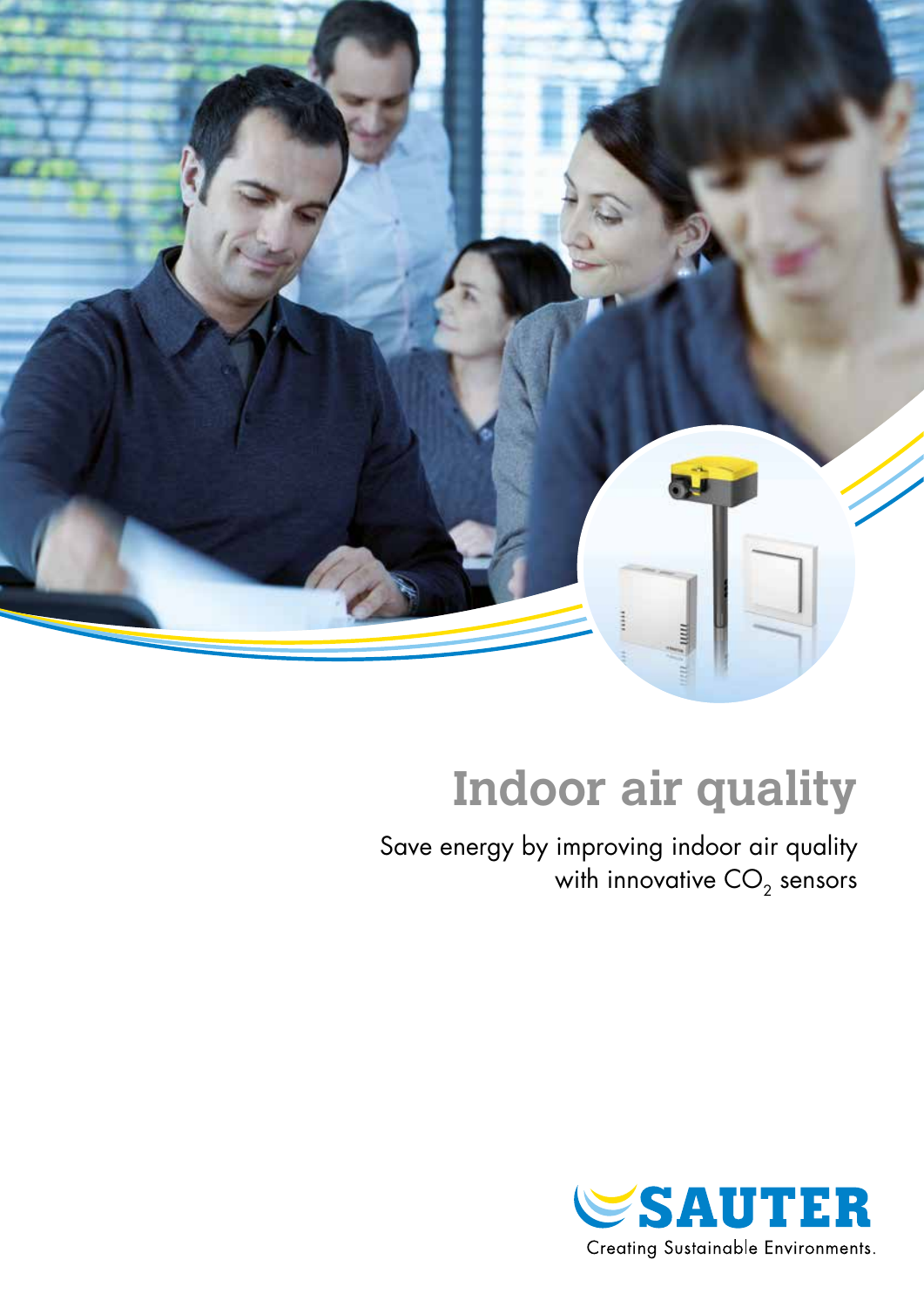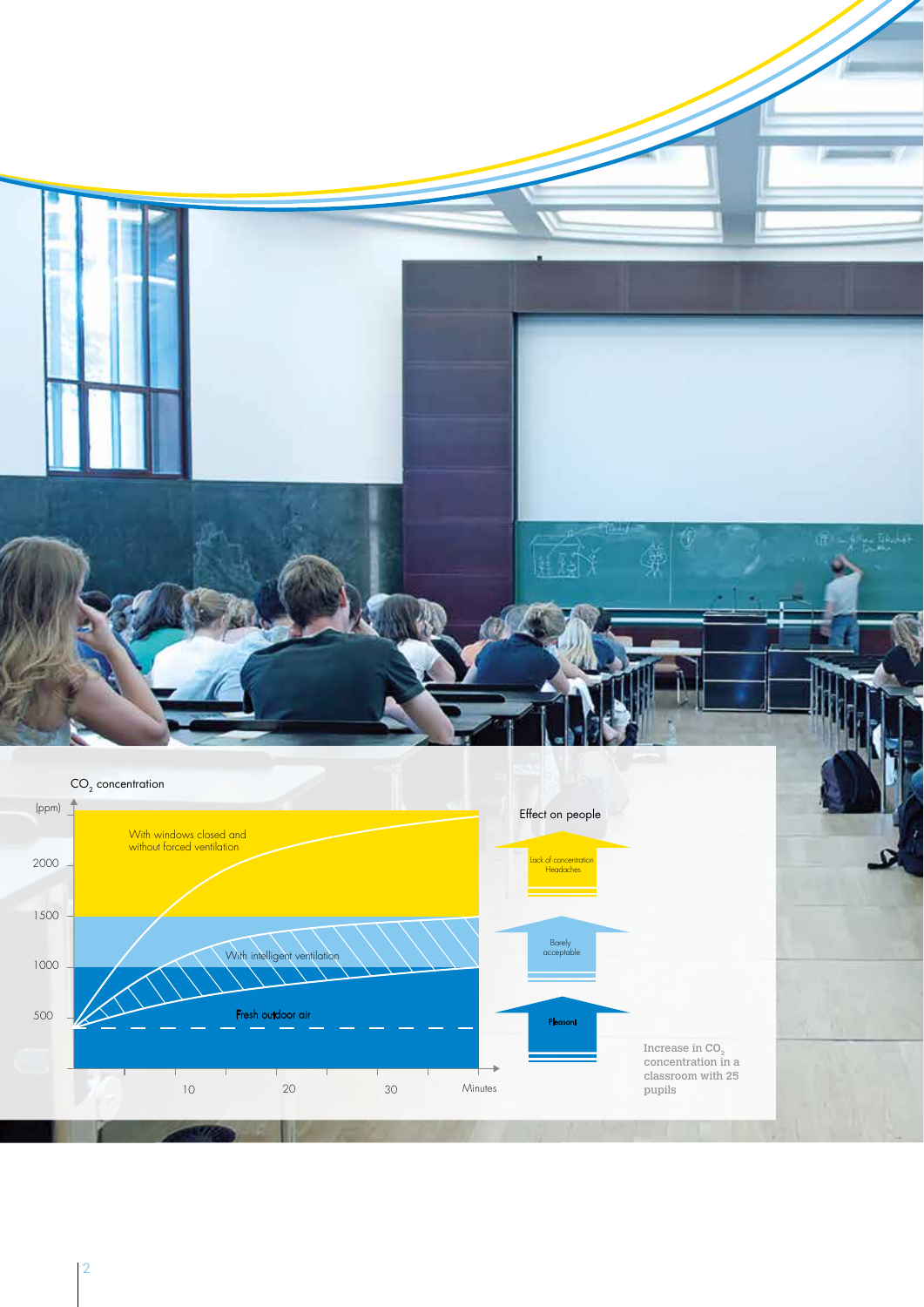# Oxygen gives me energy. Thanks to **SAUTER**, I'm always at my best.

#### Breathing space

Whether you want to work or just feel comfortable, a pleasant indoor climate is essential. That's why you should invest in an advanced room air management system. Temperature, humidity and air pressure are not the only factors – the quality of the air is crucial. SAUTER's pioneering technology provides demandled ventilation to optimise air quality and save energy at the same time.

### The perfect climate for your business

When the air quality in a room is good, the people in it feel more at ease and are more productive. The new SAUTER NDIR CO<sub>2</sub> sensor (single-source, dualbeam, dual-wavelength) is ideal for use in low-energy buildings, for efficient ventilation systems and for rooms with constant or changing occupation. These include hospitals, schools, conference centres, concert halls, airports and offices.

Wherever reliable CO<sub>2</sub> readings need to be taken, the SAUTER sensor is the answer. A regulation system ensures that the air flow is constantly modified according to demand. The amount of fresh air required depends on the number of people in a room and their activities. The system must be able to control the air flow, using, for example, regulated fans, air dampers and air filters.  $CO<sub>2</sub>$  and mixed-gas sensors constantly measure the quality of the air flow. The ventilation can then adapt to maintain the recommended  $CO<sub>2</sub>$  concentration in the room.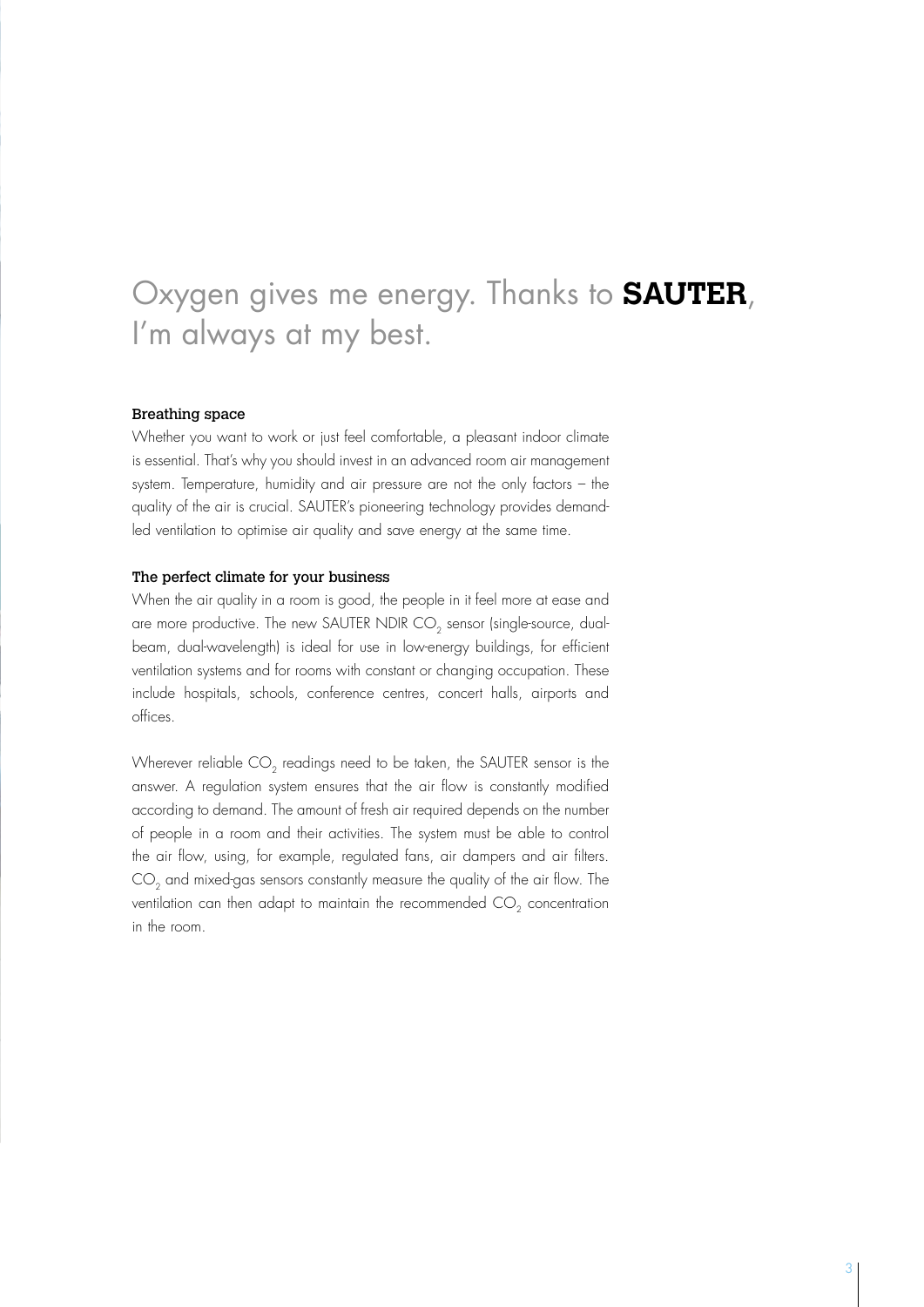# Improve the **indoor air quality** with intelligent room air management

### More comfort, less energy consumption, lower costs

The effects of excessive CO<sub>2</sub> concentration in the air range from reduced attention spans, tiredness, poor concentration and discomfort to increased mistakes and sick days. This means a loss of working hours and higher costs. These effects can be mitigated by precisely measuring CO<sub>2</sub> levels and regulating the ventilation accordingly.

| 5000 ppm    | Maximum allowable concentration (MAC value)<br>Limit for $CO2$ concentration at the workplace                                                       |                                                                                                                              |
|-------------|-----------------------------------------------------------------------------------------------------------------------------------------------------|------------------------------------------------------------------------------------------------------------------------------|
| 2000 ppm    | Maximum working range of a selective $CO2$ sensor<br>according to European directives                                                               |                                                                                                                              |
| $>1000$ ppm | Tiredness and lack of concentration become appar-<br>ent. Errors become more frequent; learning capacity<br>and productivity decrease (CEN EN13779) |                                                                                                                              |
| 1000 ppm    | Recommended limit for indoor air according to<br>Dr Max Pettenkofer                                                                                 |                                                                                                                              |
| $400$ ppm   | Fresh, natural ambient air                                                                                                                          | German DIN standard 1946-2: The<br>concentration of CO <sub>2</sub> in offices and<br>schools should not exceed 1500<br>ppm. |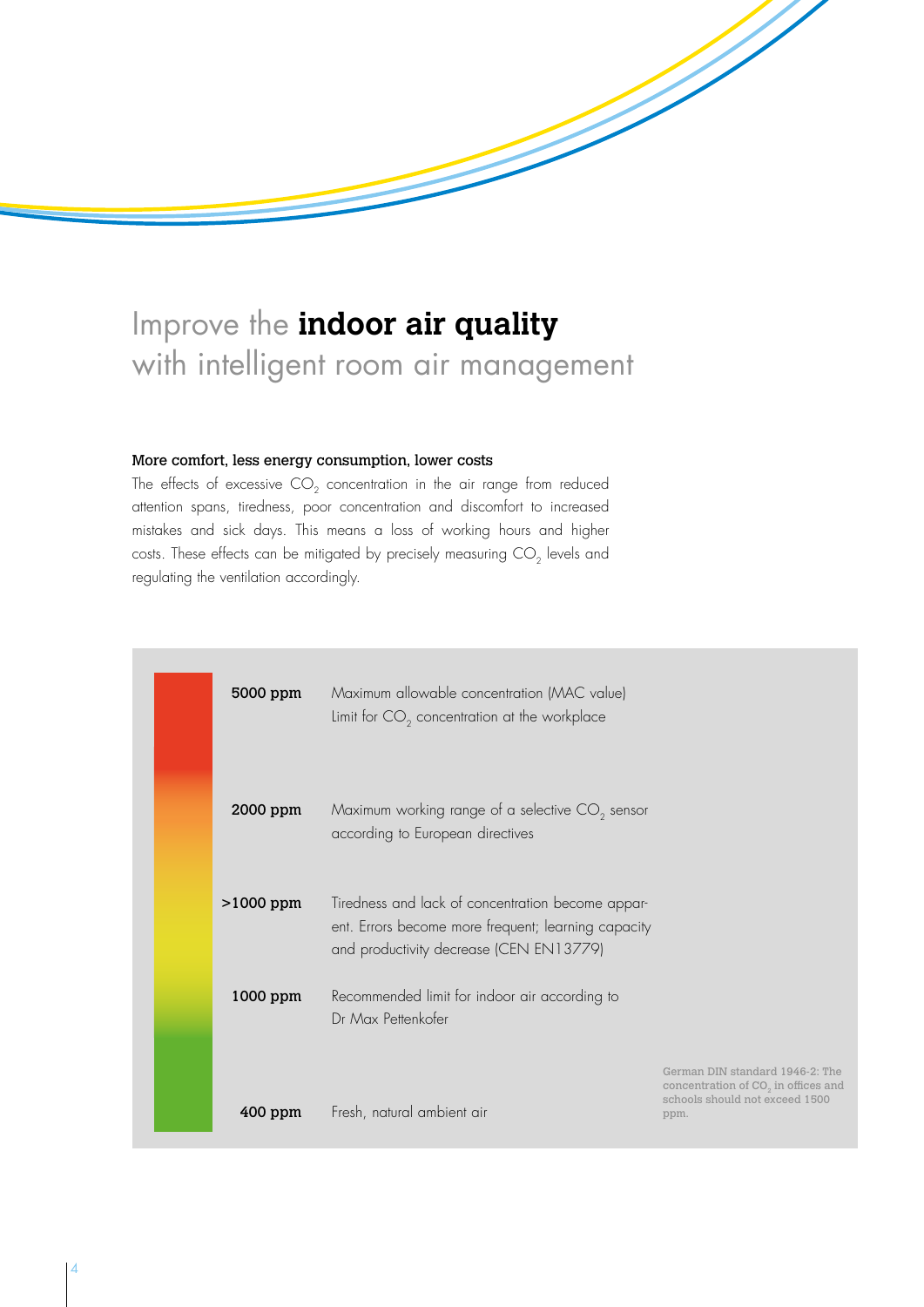## SAUTER is setting new standards

Do you need to know when and how often your building needs to be ventilated to keep the  $\mathrm{CO}_2$  concentration below the limit? The new NDIR  $\mathrm{CO}_2$  sensor from SAUTER has the answer.



# The advantages of the SAUTER NDIR  $CO<sub>2</sub>$  sensor at a glance: The benefits to you:

|   | Highly accurate $(\pm 75$ ppm) due to calibration and temperature<br>compensation                                  | Uses energy efficiently                   |
|---|--------------------------------------------------------------------------------------------------------------------|-------------------------------------------|
| ╋ | High quality, which guarantees long service life with no<br>deterioration in accuracy                              | Saves on maintenance costs                |
|   | An innovative system of continuous drift compensation ensures<br>high reliability without additional costs         | Requires no maintenance                   |
| ╋ | Dual-beam method compensates for temperature fluctuations<br>and measurement errors caused by dust, dirt or ageing | Ensures correct regulation                |
| ╋ | Innovative direct dual-beam technology                                                                             | Maintenance-free, durable,<br>no drift    |
| ╋ | Suitable for all HVAC applications                                                                                 | Can be used round the clock               |
| ٠ | Sturdy design and greater impact resistance due to<br>special infrared source                                      | Easy to install                           |
| ╋ | Can be fully integrated in modern building control systems                                                         | ▶ Pioneering construction                 |
| ÷ | Exceeds minimum requirements of VDI 6038 guideline                                                                 | Future-proof technology, built<br>to last |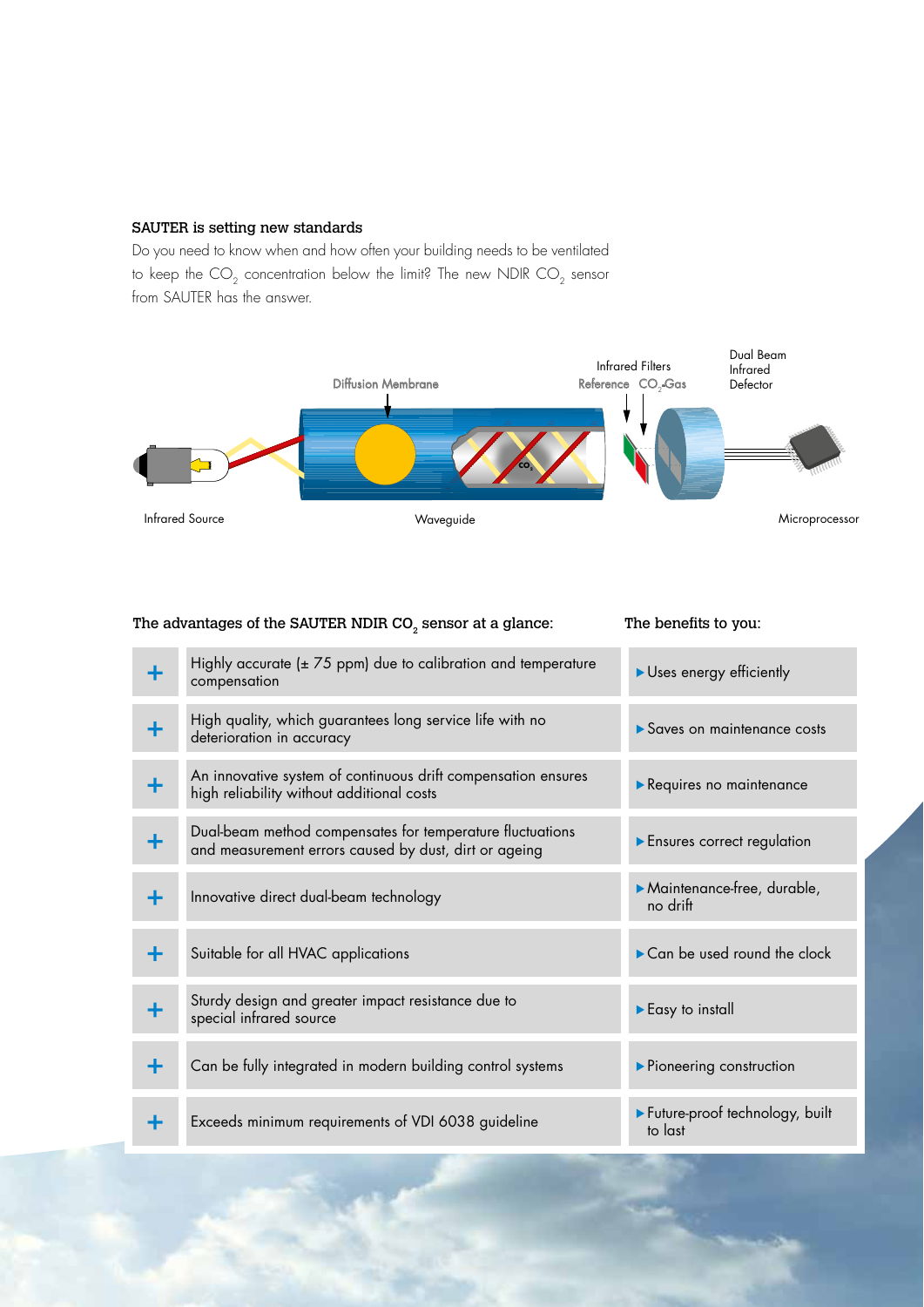# **Healthy air** in every room thanks to the VOC sensor from SAUTER

# You can also minimise VOC content in the air

Alongside CO<sub>2</sub> content, VOC content (volatile organic compounds) is also a pivotal factor in air quality. VOCs are emitted by fitted carpets, furniture and so on. At SAUTER, we have VOC sensors that are highly sensitive to these changes in the air. Combined with an occupancy detector and/or a time control system, they guarantee energy-efficient ventilation.



#### Recommended uses:

| Type of buildings/rooms     | Non-smoking | Smoking | Other types of<br>pollution | $CO2$ sensors | Mixed gas sensors<br>(VOC) |
|-----------------------------|-------------|---------|-----------------------------|---------------|----------------------------|
| Schools                     |             |         |                             |               |                            |
| Gymnasiums                  |             |         |                             |               |                            |
| Offices/conference<br>rooms |             |         |                             |               |                            |
| Individual rooms            |             |         |                             |               |                            |
| Festivity rooms             |             |         |                             |               |                            |
| Foyers                      |             |         |                             |               |                            |
| Kitchens                    |             |         |                             |               |                            |
| Sanitary areas              |             |         |                             |               |                            |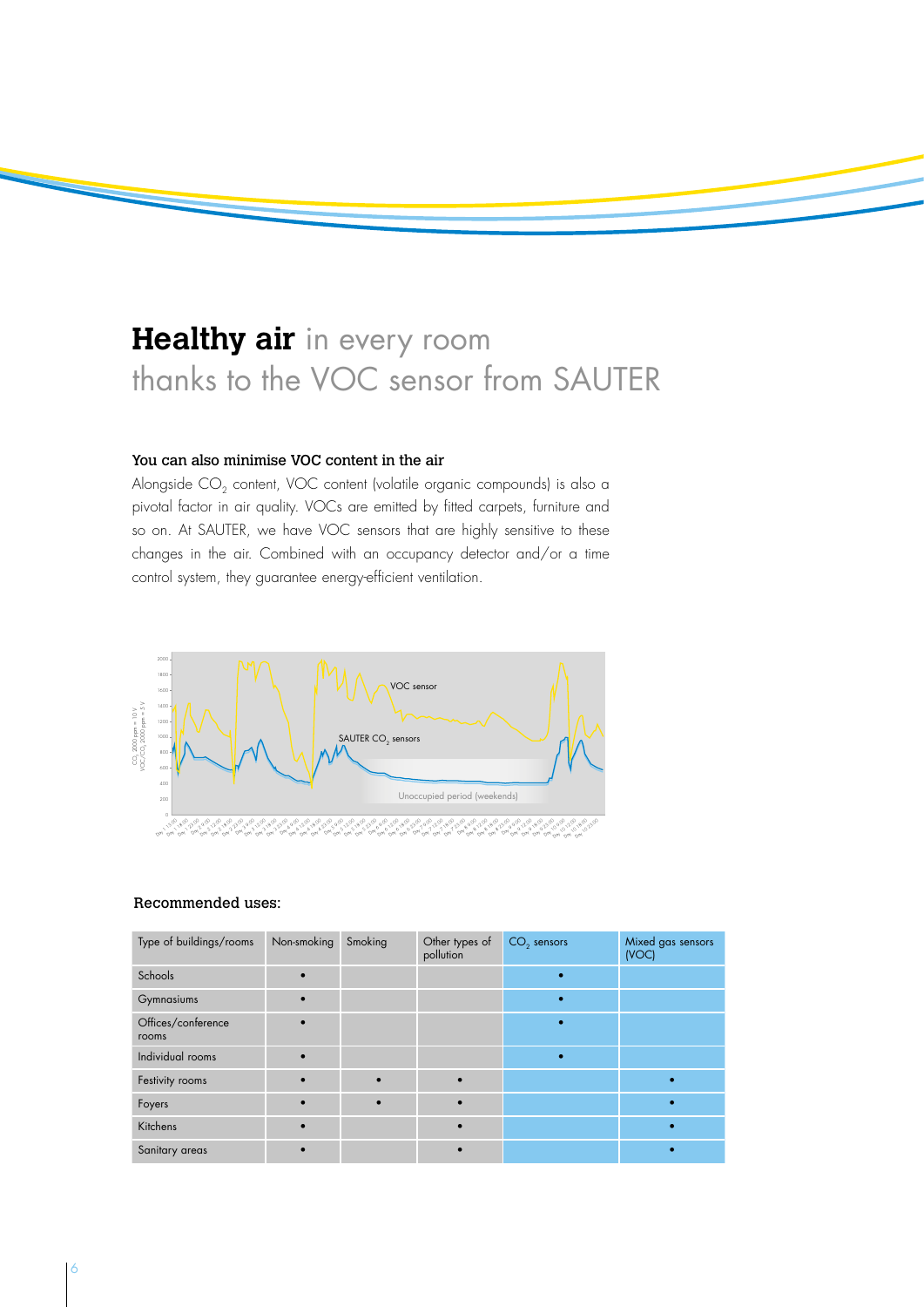### European standards and directives on air quality

Air quality is an important aspect of building certifications such as LEED and DGNB. This is because building shells are becoming increasingly air-tight, preventing air from being exchanged naturally. An efficient means of ventilation is vital. The European Community has issued the following standards with regard to indoor air quality:

- EN 13779: Ventilation for non-residential buildings. Performance requirements for ventilation, air-conditioning and cooling systems
- EN 15251: Indoor environmental input parameters for design and assessment of the energy performance of buildings, addressing indoor air quality, thermal environment, lighting and acoustics

### Save energy and money with the SAUTER CO<sub>2</sub> sensor

Demand-led ventilation control not only provides an atmosphere in which the room users feel comfortable; it also achieves energy savings of up to 60 percent. This is because faster and more precise regulation leads to increased energy efficiency. 75 to 80 % of the life-cycle costs are operating costs. The efficient room management system from SAUTER will enable you to cut your energy consumption, thus minimising your running costs. The intelligent room automation system will pay for itself in less than a year.